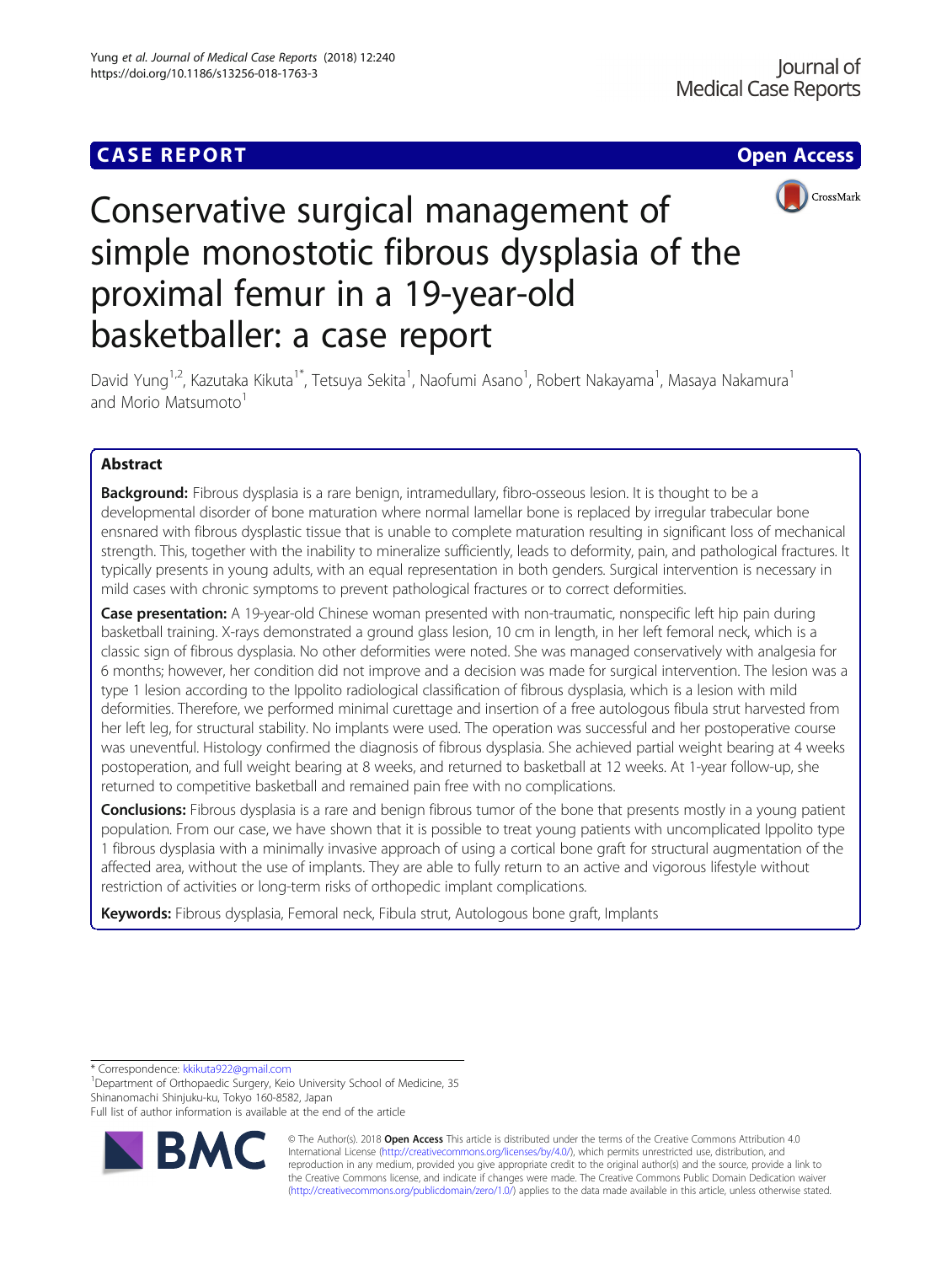# Background

Fibrous dysplasia (FD) is rare benign bone tumor; surgical management of FD remains difficult in young patients. FD is an intramedullary, fibro-osseous lesion that was first described by Lichtenstein and Jaffe [[1\]](#page-5-0) in 1942. The prevalence of FD is estimated to be 5–7% of all bone tumors [\[2\]](#page-5-0). It is thought to be a developmental disorder of bone maturation where normal lamellar bone is replaced by irregular trabecular bone ensnared with fibrous dysplastic tissue that is unable to complete maturation resulting in significant loss of mechanical strength. This, together with the inability to mineralize sufficiently, leads to deformity, pain, and pathological fractures. It mostly affects children and young adults of both sexes, with the majority of cases presenting by the third decade of life.

FD has been linked to missense mutations in the guanine nucleotide-binding protein/α-subunit (GNAS) gene  $(20q13)$ , resulting in the dysplastic features [\[3\]](#page-5-0). These mutations have been found to be present in 93% of cases [[4\]](#page-5-0). FD can either be monostotic or polyostotic, with the monostotic form being six times more prevalent. Young patients with monostotic FD often present hip pain or fatigue fractures, while those with the polyostotic form often develop significant limb deformities by adolescence [[4,](#page-5-0) [5](#page-5-0)]. Malignant mutation is rare, and the majority of cases are mild and can be managed conservatively. However, surgical intervention is required for mild cases with problematic chronic symptoms to prevent pathological fractures or for the correction of deformities [[3,](#page-5-0) [5\]](#page-5-0). At present, there is no definitive surgical strategy for these mild cases of FD.

# Case presentation

A 19-year-old Chinese woman was admitted to our institution for the treatment of monostotic FD of her femoral neck. She presented in June 2015 with non-traumatic, nonspecific left hip pain that occurred during university basketball training. She first noticed the pain a month before and visited an out-patient clinic in another hospital when the pain did not improve. She denied any injury to the area or loss of range of motion (ROM), and her condition was not improved by analgesia. X-rays of the region demonstrated a fairly extensive ground glass lesion (Fig. 1) in her left femoral neck, which is a classic sign of FD. Computed tomography (CT) and magnetic resonance imaging (MRI) revealed the lesion to be 10 cm in length (Fig. [2](#page-2-0)). She was managed conservatively for 6 months; however, because the pain did not improve she was referred to Keio University Hospital for management. She opted for surgical treatment of the lesion for pain relief and to prevent future fractures and to return to her active lifestyle. She has no other significant past medical history.



In July 2016, she underwent surgery to augment her left femoral neck with an autologous cortical, free fibula bone graft. A minimal curettage and lavage of the femoral neck was done to remove fibrous dysplastic tissue to make room for the graft. The free fibula graft was then harvested from her left fibula. The graft was 10 cm long and hammered into the femoral defect to act as an intramedullary pin. No screws or plates were used and the defect in the fibula was filled with β-tricalcium phosphate (Superpore®; HOYA Technosurgical Inc., Japan) (Fig. [3](#page-3-0) and Table [1\)](#page-2-0). Samples of the tissue were sent to our pathology department for histological analysis, which confirmed the diagnosis of FD. There were no intraoperative complications and her postoperative course was uncomplicated; a short course of prophylactic cefazolin and adequate analgesia were prescribed. She discharged with non-weight bearing (NWB) on crutches on postoperative day 7.

As no dynamic hip screw was used, she was NWB for 6 weeks to allow for adequate healing and integration of the bone graft. With physiotherapy, she returned to partial weight bearing (PWB) at 4 weeks postoperation, full weight bearing (FWB) at 8 weeks, and returned to her sporting activity at 3 months. The operative site and the donor site have healed well and her postoperative course has been unremarkable. Follow-up X-rays demonstrated healing and integration of the femoral graft without reabsorption and with no recurrence of FD (Fig. [4](#page-3-0)). She was followed up regularly for a year to monitor for reabsorption of the fibula graft, which is a common complication of autologous bone grafting. At 1-year follow-up, she had completely returned to competitive basketball, recently taken up tai-chi, and had no limitation of activities and no residual hip pain.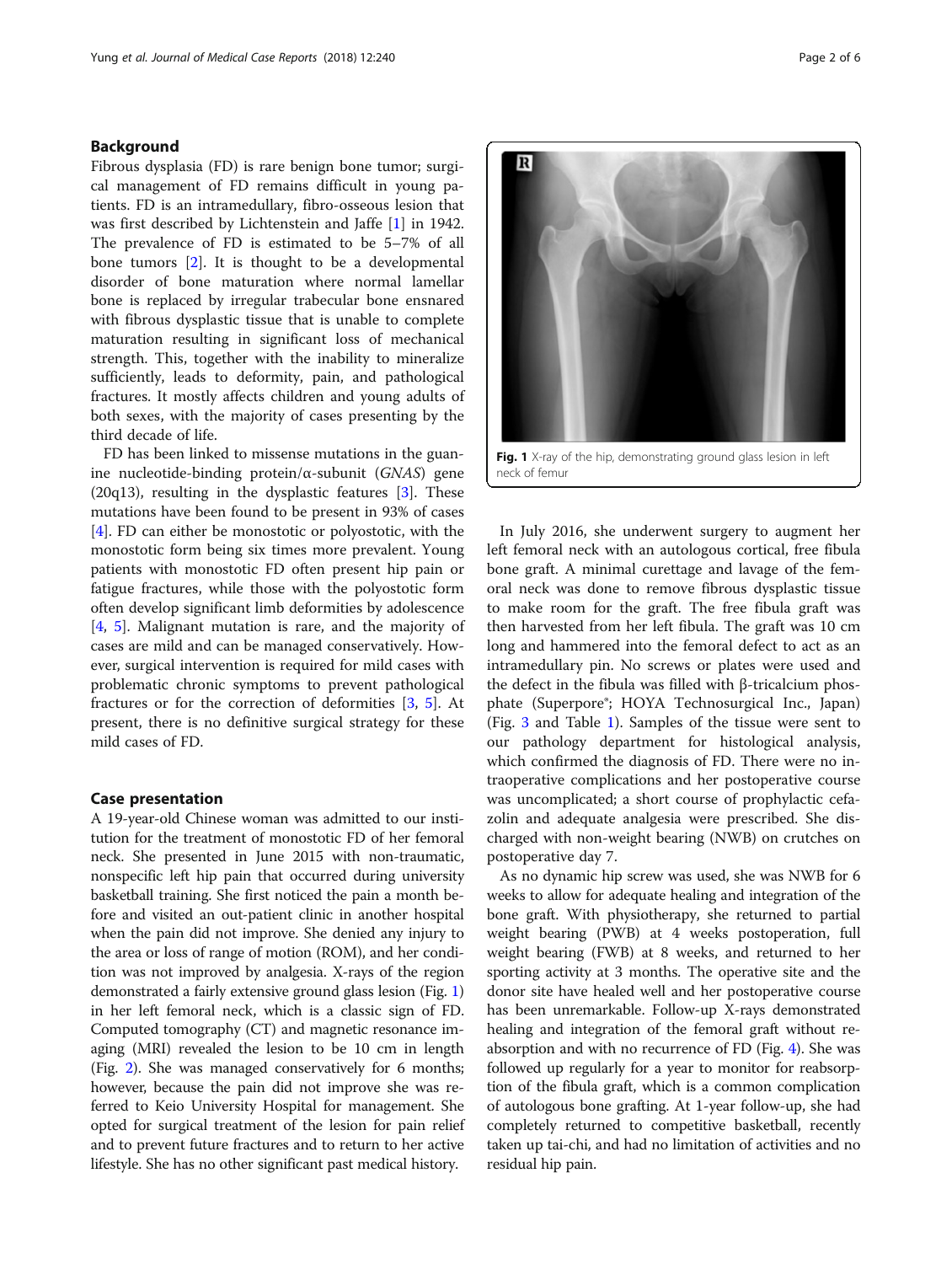<span id="page-2-0"></span>

# **Discussion**

FD is a benign bone tumor. Most cases present as monostotic lesions, with a peak incidence in young patients in the second decade of life. Malignant transformation is also a very rare occurrence in FD [\[6](#page-5-0)]. The proximal femur is a common site of FD and results in microfractures that cause pain, deformity, and the loss of biomechanical strength and stability. Most of these

Table 1 Surgical approach to augmentation of fibrous dysplastic head of femur with autologous fibula bone graft

1. Prior to surgery, the length of fibula graft required is measured according to radiographic measurement of the length of the patient's femoral neck to the femoral head. The graft is then harvested and care is taken to preserve the periosteum.

2. The defect created is then filled with cylindrical artificial bone and closed.

3. The patient is then placed in a traction bed in the lateral position, similar to neck of femur fracture surgery.

4. The femoral head is first deployed by the lateral approach.

5. A drill is then used to create space for the graft in the same manner as inserting a lag screw.

6. The fibular is then inserted into the created hole and hammered into place.

7. A drain is inserted and the wound closed in layers.

lesions, however, present with very mild deformities in the type 1 pattern described in the radiological classification of proximal femoral FD by Ippolito et al. [\[7](#page-5-0)]. This subgroup maintains the biomechanical stability of the femoral head, without deformity or loss of strength, and rarely progresses to the more severe forms; this makes them good candidates for conservative surgical intervention for pain relief, prevention of pathological fractures, as well as structural augmentation to prevent further deformities from occurring.

Surgical management in these cases should therefore be as minimally invasive as possible, with the aim for the patient to make a complete return to the rigorous daily activities and hobbies of youth as soon as possible, as well as to prevent pathological fractures. However, a definitive surgical strategy has yet to be established. Hence, in this case, we performed only a cortical strut autograft of fibular bone without a full tumor curettage or internal fixation in order to prevent future pain, microfractures, and deformities of the femoral neck. Due to the benign nonaggressive nature of the tumor  $[8]$  $[8]$  and the extremely low risk of malignant transformation, a complete curettage of the lesion is unnecessary in type 1 deformities [\[3,](#page-5-0) [7](#page-5-0)]. Further, the intent of this report is to demonstrate that only augmentation with an autologous fibula strut is necessary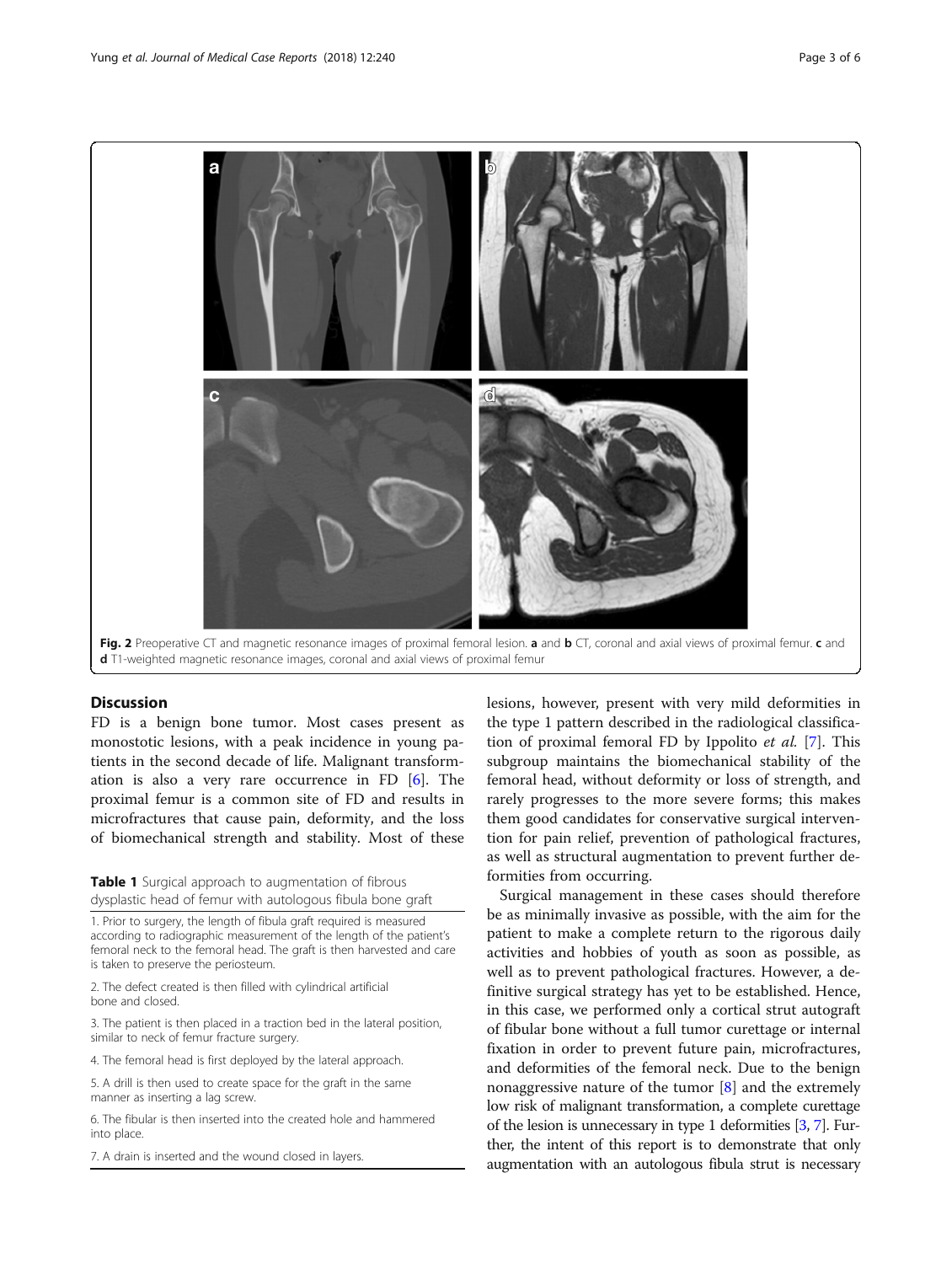<span id="page-3-0"></span>

in managing younger patients with FD and prevents any of the risks and complications of instrumentation.

Bone grafts are the ideal filler agent following curettage of the proximal femur. They are osteoinductive, osteoconductive, and osteogenic, which facilitates the organic incorporation of the graft at the transplant site [\[5](#page-5-0), [9](#page-5-0), [10](#page-5-0)]. Bone grafts also achieve sufficient biomechanical strength in the long term. Non-vascularized cortical bone grafts are the choice graft for transplantation in proximal femoral FD. They provide excellent initial structural support, while retaining some osteoinductive, osteoconductive, and osteogenic properties [[11](#page-5-0)]. In a report by Enneking and Gearen on 15 patients with mild deformities treated with autologous cortical bone grafts, radiographs continued to demonstrate continuity and integrity of the grafts in all 15 patients at final follow-up [[12](#page-5-0)]. Of those patients, ten also demonstrated significant re-ossification within the transplant site and a decrease in the size of the lesion [[12](#page-5-0)]. Cancellous bone grafts are no longer used in FD treatment due to the high reabsorption rate and replacement of the graft by dysplastic tissue, which results in recurrence of the disease [[3](#page-5-0), [5](#page-5-0), [9](#page-5-0)]. Further, cancellous grafts do not provide any substantial structural support initially, and only achieve strength after 6–12 months [\[11\]](#page-5-0).

Autologous bone grafting has been the traditional approach in the treatment of FD, although, recently,

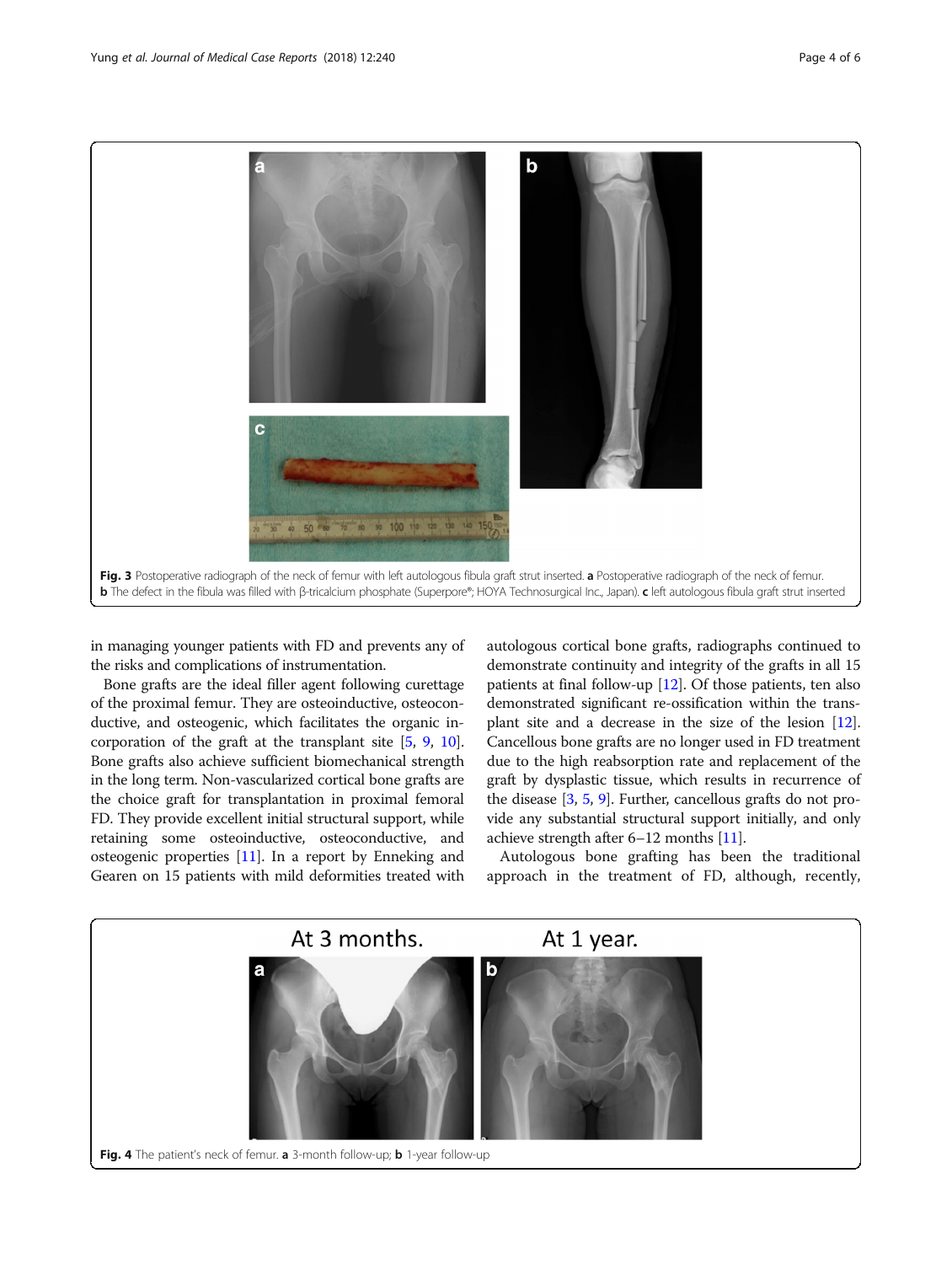allogenous grafts have become more popular [[3,](#page-5-0) [5](#page-5-0), [9](#page-5-0)]. Autologous grafts are generally accepted as the gold standard of bone grafting and have the advantage of faster incorporation, with lower risk of infection at the transplant site. However, there are disadvantages to using autologous grafts including limited supply, requiring a second surgical site for harvesting the graft, donor site weakening, and increased postoperative morbidity [[3\]](#page-5-0). Therefore, several authors have argued for the advantages of allogeneic bone grafts over autologous bone grafts in FD treatment [[3,](#page-5-0) [5\]](#page-5-0). These advantages are the slower rate of reabsorption, the elimination of donor site morbidity, and the great availability of the grafts. However, graft availability depends on the existence of a bone bank, which is not available in Japan due to cultural reasons. Further, allogenic grafts do not have osteoinductive or osteogenic properties and, thus, are associated with a slower rate of incorporation. They also carry a theoretical risk of infectious disease transmission [[11](#page-5-0)]. Hence, autologous bone grafts provide a better option for bone grafting.

Previous reports have researched the various surgical strategies revolving around curettage of the lesion followed by bone grafting with the option of additional strengthening by internal fixators [\[3](#page-5-0), [5\]](#page-5-0). Most reports of the surgical treatment of FD do not involve the use of internal fixation following the bone graft. A canine study showed that in non-vascularized cortical grafts, there is a transient loss of mechanical strength at about 6 weeks due to the remodeling process; however, strength is regained within a year [[11\]](#page-5-0). Hence, without internal fixators, there is in theory a risk of fracture of the operated site within this period. Thus, in the study by Enneking and Gearen, patients were NWB on crutches for 6 weeks, followed by PWB and gradual return to FWB [\[12](#page-5-0)]. However, this is a rather long period to restrict a young patient from their activities. Hence, DiCaprio and Enneking, in their review, recommend internal fixation for large lesions [\[5](#page-5-0)]. A recent study by Nishida et al. on eight patients with mild FD of the proximal femur also explored the use of internal fixation with dynamic hip screws in speeding up the return to FWB status and thus to regular activities [\[3\]](#page-5-0). They reported that five of their eight patients were able to achieve FWB by 2 weeks after surgery [\[3\]](#page-5-0).

The use of internal fixation in younger patients is not without complications. First, in pediatric patients with open physes, there is a risk of causing physeal arrest and closure through penetration of the epiphysis by the implant [[13](#page-5-0)–[15](#page-5-0)], which can result in a limb length discrepancy. Because the proximal physis contributes only 15% of bone length and tends to close first, this discrepancy may not be clinically significant in older children and adolescents, but it can be significant in younger children [[16\]](#page-5-0). Second, although it is possible to return to an active lifestyle, even to playing contact sports at a professional level [\[17\]](#page-5-0), there are long-term risks associated with the retention of implants in young patients, which include the risk of peri-implant fractures, implant migration and penetration, implant failure, and infection [[15,](#page-5-0) [18\]](#page-5-0). As a result, many hospitals and centers advocate the routine removal of implants at some point after bone union and healing have occurred, especially in younger patients [[15,](#page-5-0) [18\]](#page-5-0). Third, FD also has a greater rate of recurrence in children, whose bone is still immature [\[5](#page-5-0)]. In the event of a local recurrence, previous instrumentation complicates future surgeries due to implant embedment, as well as local fibrosis and scarring [[15](#page-5-0)]. In our experience, there is also a risk of recurrence occurring along the implant tract. Therefore, it seems unnecessary to place young patients with stable Ippolito type 1 under these risks as they do not have extensive lesions causing significant structural stability, pathological fractures, or deformities that require correction.

Without instrumentation, our patient was able to achieve FWB status within 8 weeks, which is similar to the results reported by George et al., whose patients with FD achieved FWB between 6 and 14 weeks [\[10](#page-5-0)]. Two of those patients, who were similar in age and symptomology to our patient, were managed to achieve FWB within 6 and 8 weeks [\[10\]](#page-5-0). Further, while George et al. restricted their patients from fully resuming all activities until 12 months after their procedure, which is a rather long time to prevent a young patient from returning to their active lifestyle, our patient was able to return to sports at 12 weeks after her operation uneventfully. At 1-year follow-up, she had fully returned to competitive basketball, as well as taken up tai chi, and is unrestricted in her activities. A 1-year follow-up period is necessary, despite returning to sports at 12 weeks, because it is important to monitor the patient for reabsorption of the autologous bone graft. Overall, this suggests that treating patients with Ippolito type 1 FD with only an autologous bone graft without internal fixation does not result in mechanical instabilities and does not require a long recovery time.

# Conclusions

Our case has demonstrated that it may be possible to treat simple cases of Ippolito type 1 FD only with fibula strut augmentation without instrumentation, whereas cases of more complicated FD that involve extensive lesions, deformities, or pathological fractures may warrant internal fixation for mechanical stability and correction of deformity. In simple cases involving young patients, the complications associated with implants can be avoided safely with a conservative surgical approach, and an earlier return to an active and vigorous lifestyle can be achieved.